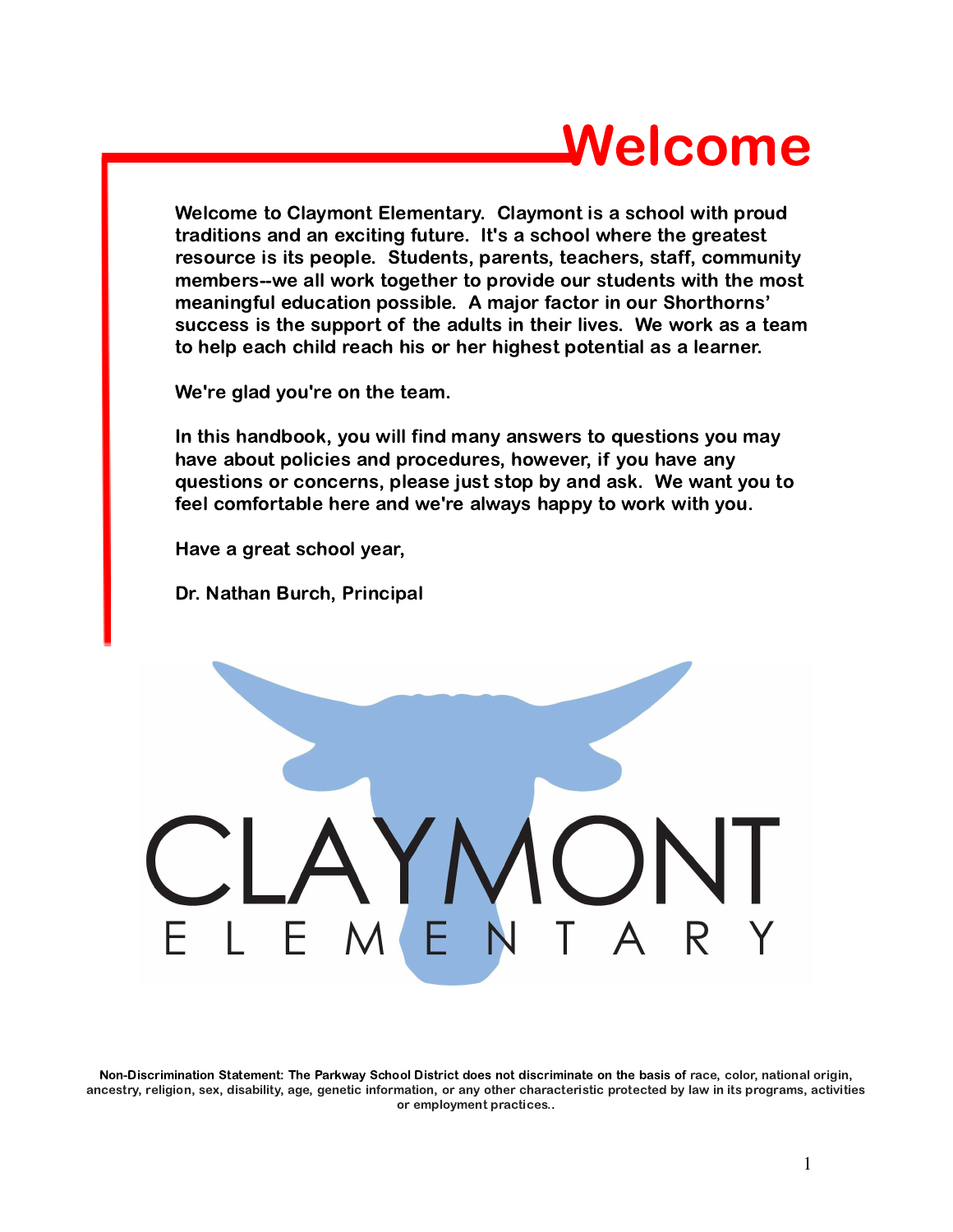# Family Handbook

#### SCHOOL INFORMATION

| 8:50a | Doors Open              |
|-------|-------------------------|
| 9:05a | <b>School Begins</b>    |
| 4:00p | <b>School Dismisses</b> |

Office Phone: 314-415-6150 Office Fax: 314-415-6162 24-Hour Attendance Line: 314-415-6167



Website: [ClaymontElementary.net](http://www.claymontelementary.net) Facebook: Claymont Elementary School Address: 405 Country Club Dr., Ballwin, MO 63011 School Year Calendar: [Calendar](https://www.parkwayschools.net/Page/2)

# ATTENDANCE AND PUNCTUALITY

Regular school attendance and punctuality are extremely important to a student's educational progress. Lifelong habits are being developed, and the importance of education is established by consistent attendance.

When a student experiences a large number of absences, families will be sent a letter of concern. This reinforces the priority of being at school unless there are extreme circumstances preventing it.

All absences should be called in and left on the 24-Hour Attendance Line (314-415-6176) on a daily basis as this eliminates the need for someone from our office to call parents at home or work. Calls to report absences are our best assurance that all students are safe.

For extended absences, arrangements can be made through your teacher to receive make-up work.

Just as attendance is important, so is punctuality. We expect that all students will be in their classrooms by 9:05 each morning.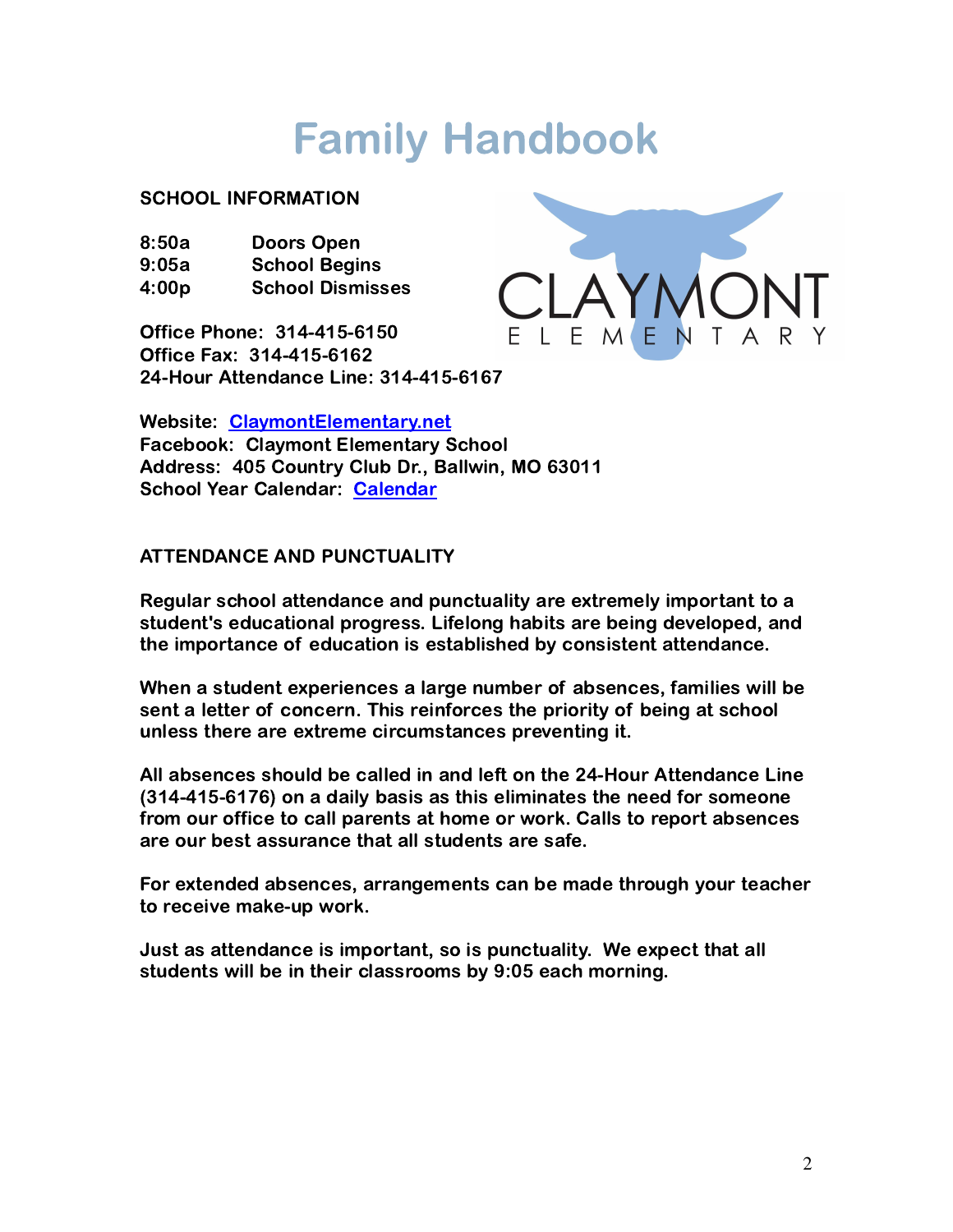#### BUS REGULATIONS

Most students love riding the school bus and we encourage them to do so. While riding the bus, safety is our top priority. Please discuss



bus conduct with your child. Students are expected to follow rules established by the Parkway Transportation Department, VICC Transportation, and the state of Missouri.

If your child misbehaves while riding the bus, a violation of bus safety rules will be submitted to the school. Any infraction to the rules and procedures may result in

- a conference with the principal or assistant principal
- $\bullet$  a phone call to the parent
- loss of recess or other privileges at school
- $\bullet$  a suspension from the bus

Children are expected to walk on the sidewalks and use extreme caution when boarding and exiting from the school bus.

A child may not walk home without permission.

Claymont does not route the buses, nor do they set up the bus stops. All routes, stops, and changes are determined by the transportation offices. Feel free to give them a call if you have any questions (314-415-8400). Families who live in the city of St. Louis should call the VICC Transportation Office with their questions (314-721-8657).

#### BUS SAFETY RULES

Please discuss these rules with your child.

- 1. Leave home early enough to arrive at your bus stop on time.
- 2. Wait for your bus in a safe place and exhibit good conduct at the bus stop.
- 3. Stay seated at all times when the bus is in motion.
- 4. Have safe hands and feet.
- 5. All language should be appropriate for school.
- 6. No part of the body should protrude from the window of the bus.
- 7. Never tamper with the bus.
- 8. Talk quietly and be courteous to your classmates.
- 9. No eating or drinking on the bus, keep the bus clean.
- 10. Only get on or off the bus at your assigned stop.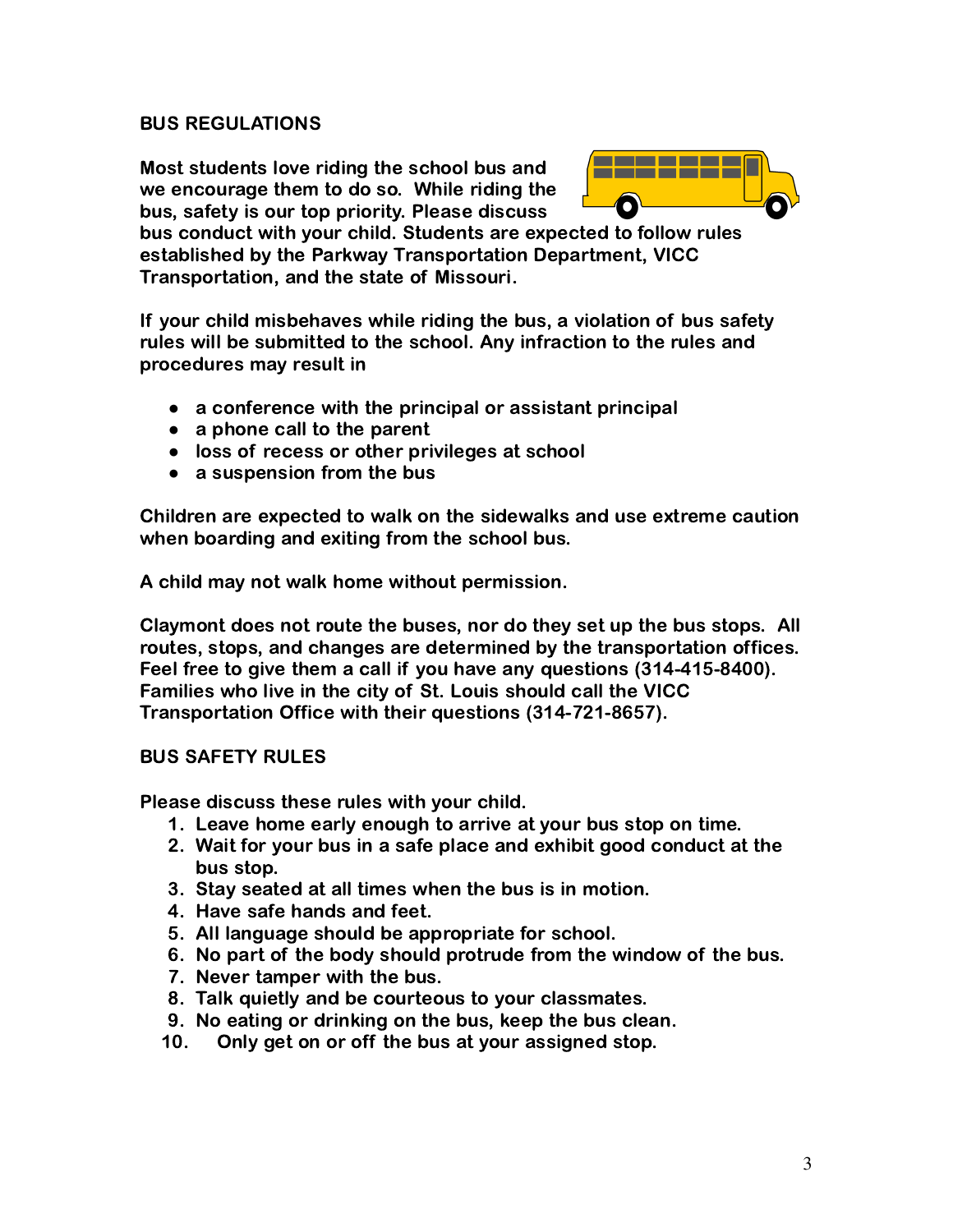#### CAFETERIA - LUNCH PROGRAM

The Parkway School District Food Services Department uses a computerized Point of Sale (POS) system for the purchase of school meals. The POS system is used rather than cash registers and sets up a virtual bank account for each student.

Each student is assigned a Personal Identification Number (PIN). The PIN number accesses a computerized "bank account." Students receiving free or reduced lunches will also use a PIN number and no one will know a student's meal status. Students should memorize their PIN numbers because they will need to enter them in a PIN pad at the cashier's station when making a purchase. When your child uses the system, meals or ala carte items purchased will be deducted from the account balance.

Any amount of money may be deposited to your child's POS account. You may prepay weekly, monthly, or yearly. A prepayment is NOT mandatory. Payment into your child(ren)'s account may be made by cash or check using deposit envelopes available in the cafeteria or in a plain envelope. You may also deposit money online at [www.myschoolbucks.com](http://../Downloads/www.myschoolbucks.com).

Monthly menus are sent home, and are also available online. The price of a school lunch and milk will be announced at the beginning of each school year.

Information on free and reduced lunches is sent home with students at the beginning of the school year. If you think you may qualify, please fill forms out completely and return promptly or complete the online form located at [www.parkwayschools.net/page/1675.](http://www.parkwayschools.net/page/1675) Online form is available after July 1<sup>st</sup> for the following school vear. The state requires that applications are filled out every year. The application must be turned in by October 1.

All lunch and breakfast for the 2021-2022 school year will remain free of charge. However, there will be additional cost if a student would like to have seconds of any entree.

A "Peanut-free" table is available for students with allergies. Please contact our school nurse if you would like your child to sit at this table. All Parkway-prepared meals are peanut-free and extensive nutritional information and food allergy information about Parkway lunches is available at the Parkway Food Services website.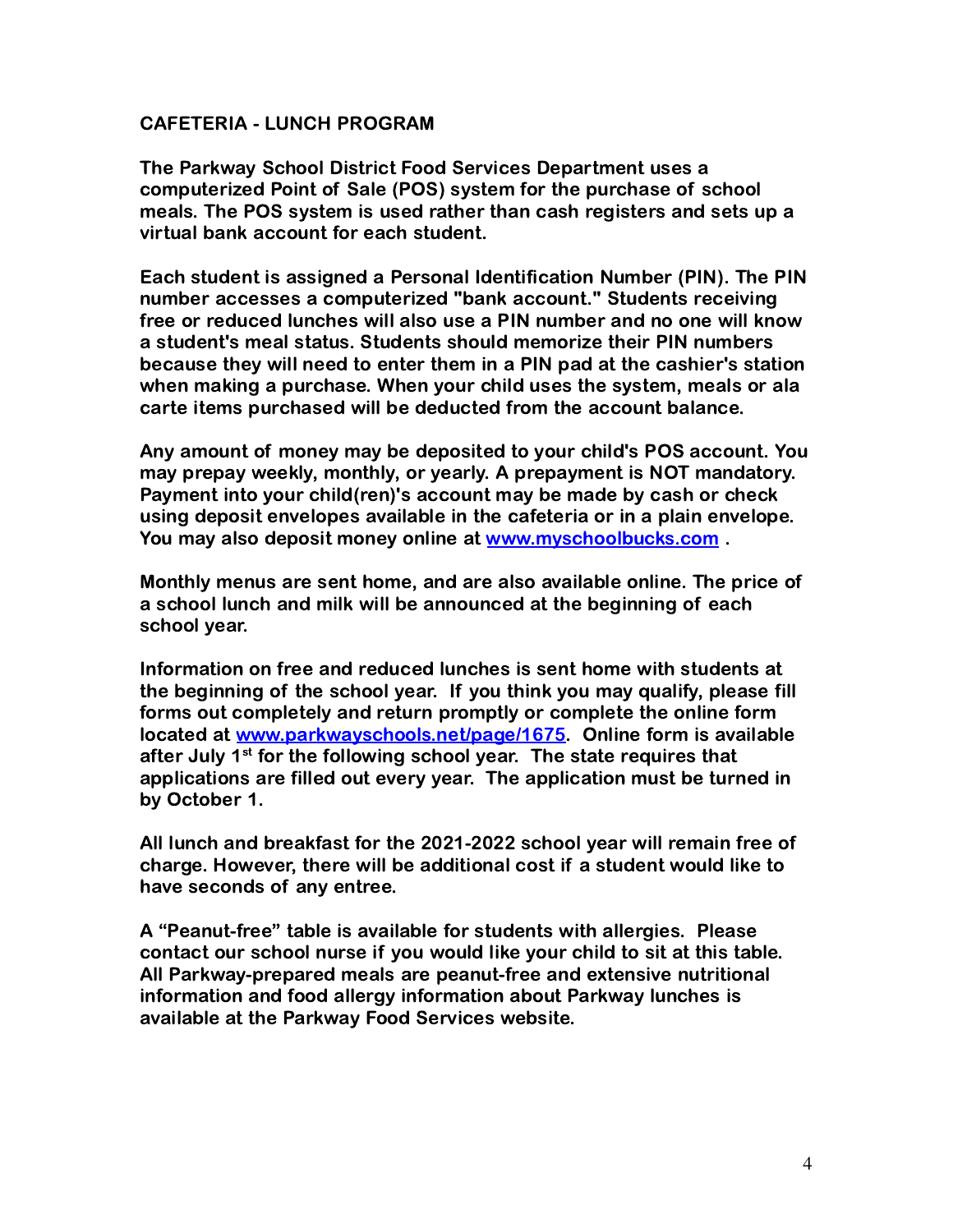# INDIVIDUAL PROGRESS REPORT/PARENT CONFERENCE

Claymont School will provide online progress reports for each student at the end of the second and fourth quarter. After the first and third quarter a data report will be shared regarding your students' progress. We will hold one parent conference in the fall to discuss your child's goals and progress.

#### PARTIES

The PTO will sponsor a Winter and Friendship class party during the year. Room parents in each class plan the parties. General party guidelines will come from the Room Parent Chairperson of the PTO.

#### BIRTHDAYS

At Claymont, we will recognize each child's birthday on the morning announcements and also with an enthusiastic song at the Birthday Bench at the beginning of the day. In an effort to keep all children safe and also build healthy eating habits, edible birthday treats are no longer permitted for children in any grade level at Claymont. Non-edible items such as pencils and stickers are considered classroom-friendly treats for birthday celebrants to share if they choose.

#### LOST AND FOUND

Parents are asked to put a label or name tag on such items as coats, jackets, gloves, boots, lunch boxes, etc. We would like to really emphasize the need to label all clothing like coats and sweatshirts to help identify to whom the clothing belongs. Use your child's first and last name. Articles not claimed are given to a charitable organization twice a year, in December and in June.

#### MEDICATION AT SCHOOL

It shall be the policy of the Parkway Board of Education that the dispensing of medicine to children during school hours be discouraged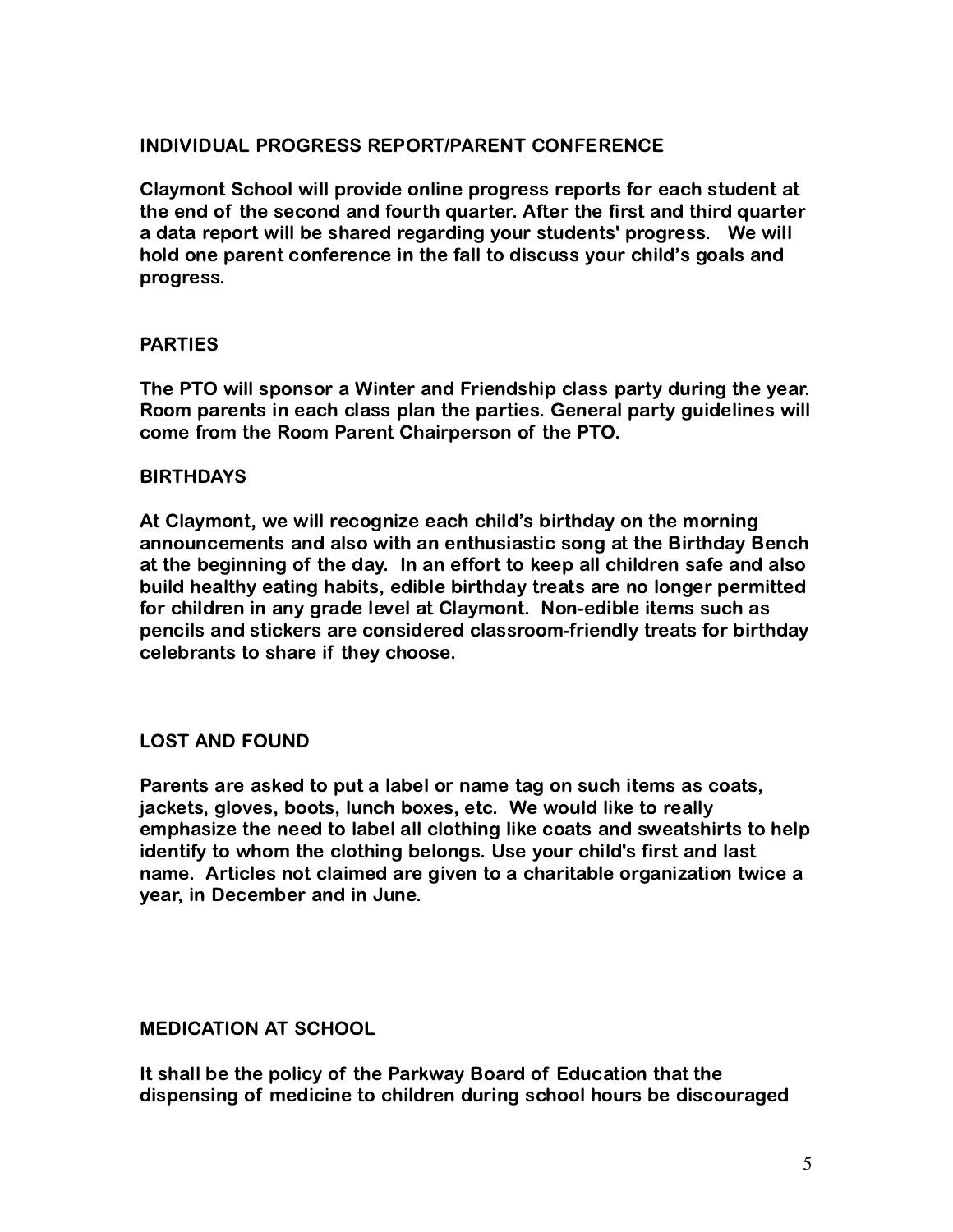and restricted to medication that cannot be given on an alternative dose schedule.

When a PRESCRIPTION medicine is to be administered by the school, it must be accompanied by a label affixed by a pharmacy or physician showing the name of the child, the dosage and schedule of administration, what the prescription contains, the date purchased, and the physician's name. In addition, a written request from one of the child's parents asking that the prescription be administered must be presented to the nurse.

In the case of *OVER-THE-COUNTER* medications, a physician's note, as well as a written note from the parent, must accompany the medication in order for it to be dispensed at school. If there are any questions, please contact the nurse prior to sending the medication to school. Administration of medication to a pupil when the above conditions have been met shall be limited to the school nurse, the principal, a teacher, or a school secretary. All medication will be kept in a locked cabinet in the nurse's office.

# **COMMUNICATION**

To keep Claymont parents informed of school functions and events, a newsletter will be sent home weekly on Sunday Evenings. The Claymont Call will be the main form of communication throughout the school year. We also encourage families to follow the many social media feeds from Claymont Elementary, the PTO, the Claymont Library, and some teachers and programs.

The oldest child in every family will have the responsibility of bringing home all communications from the school - P.T.O. notices, upcoming events, and any other materials that a family would need to read only once. This is a cost effective measure since there are many families who have more than one child at Claymont.

#### TEXTBOOKS AND SUPPLIES

Most items that children will need for their school activities are provided by the school district including books. Parents will need to furnish certain items that are consumed by the children such as pencils, paper, erasers, folders, notebooks, and crayons. Parents are also asked to provide tennis shoes for use in physical education classes and at recess.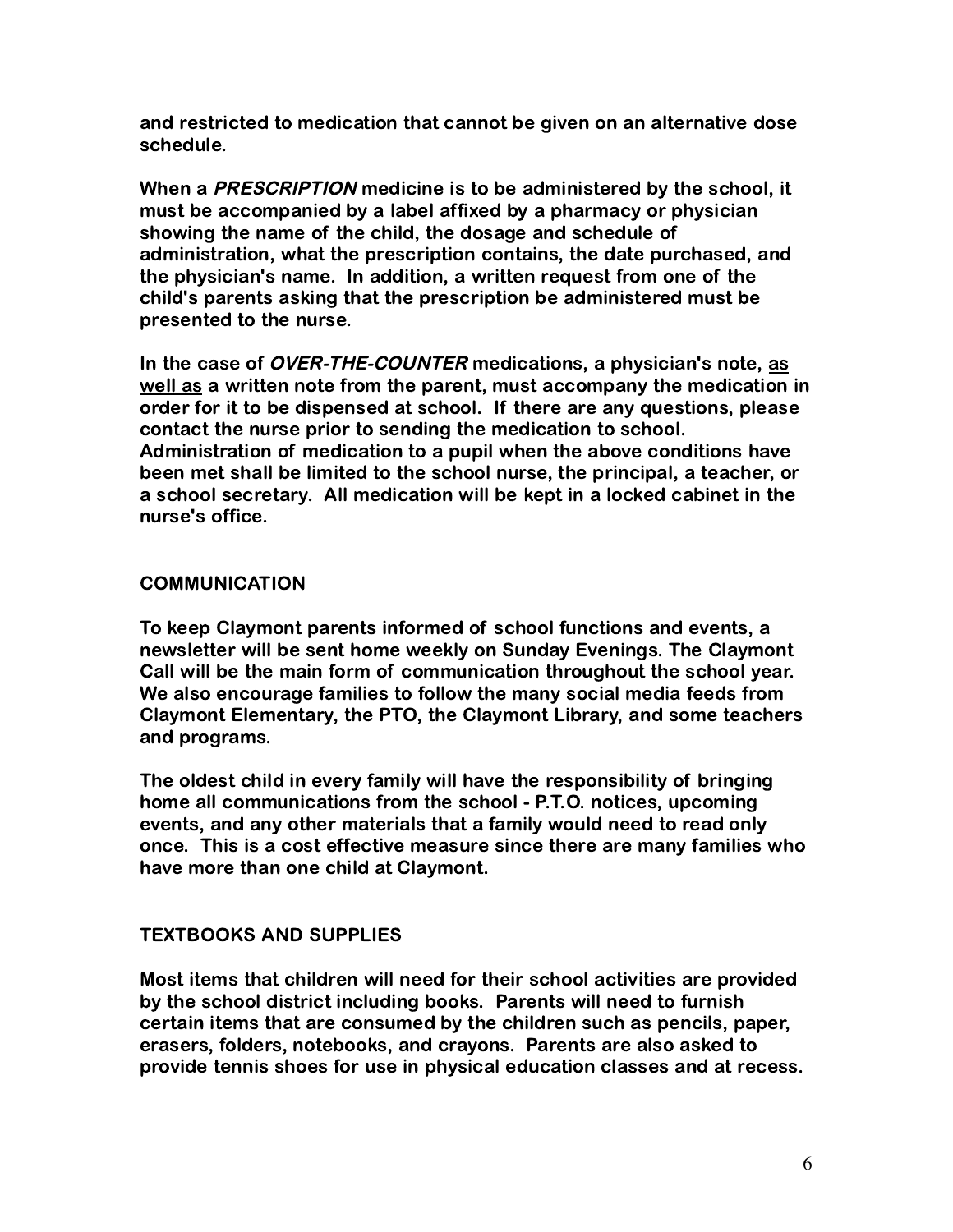If purchasing school supplies causes a financial hardship for your family, please talk to a school counselor or principal for possible assistance.

Children are responsible for all books, supplies, and furniture supplied for their use and will be expected to pay for lost or damaged items.

# CLAYMONT CARES: CHARITABLE PROJECTS / SERVICE LEARNING

Claymont is a very caring community with a big heart for giving to others. Because there are so many worthy causes for need in our community, we

must limit our participation in charitable fund raisers. Through our "Claymont Cares'' program, each grade level will sponsor one activity during the year. Other fundraisers and service projects will only be on a special basis as determined by the faculty and administrators. Students who have a particular cause for which they would like to individually collect may contact the principal for permission. If permission is granted, solicitation is strictly limited to the others in the child's homeroom class.



Responsibility **Kindness** Integrity Empathy Perseverance

#### CHARACTER EDUCATION

We place a strong emphasis on character development at Claymont and continuously teach toward our Core Values.

Both our faculty leadership team and our student leadership team (Character Council) plan lessons, activities, and events to help each child and adult grow in character. We encourage parents to also emphasize these core values at home and commend your children when you see them demonstrating these values.

#### STUDENT DISCIPLINE

The Parkway School District has adopted a Student Discipline Policy which is followed by all Parkway Schools. We expect our students to be able to abide by the basic rules of conduct and to be polite to one another, to the Claymont staff, and to guests in our building.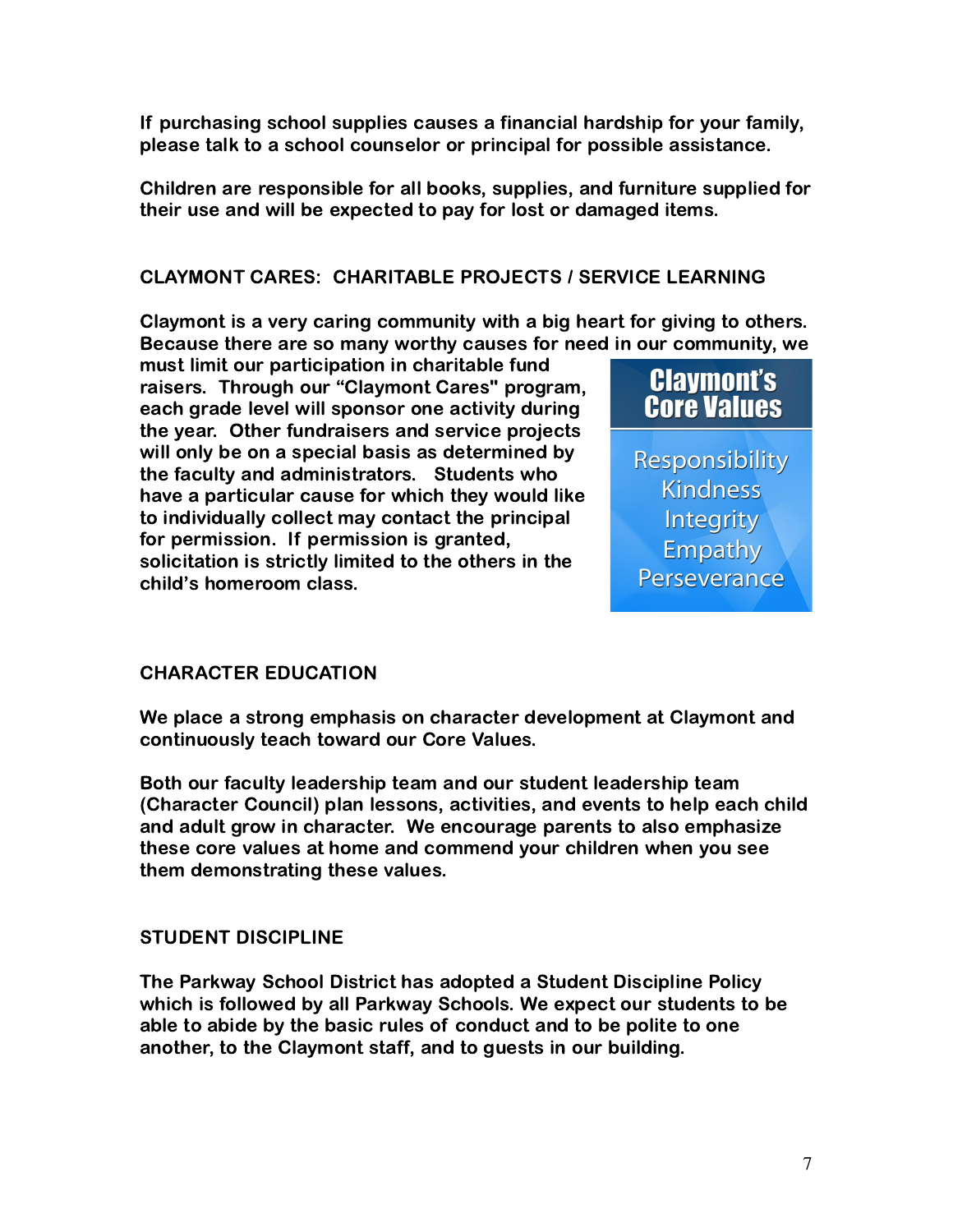Learning together in a mutually respectful atmosphere fosters a positive educational environment. The following expectations should help our students maintain a positive atmosphere in which to learn.

- 1. Students enter the building quietly and walk through the hallways in a quiet and orderly manner. Students exit the building in the same way.
- 2. Students are expected to be polite and respectful to all individuals at school.
- 3. Students are expected to use appropriate language at all times.
- 4. Students are expected to be honest and not touch the possessions of others without their permission.
- 5. Students are expected to follow directions given by staff members.
- 6. Students are expected to display good sportsmanship on the playground and stay within the areas designated by the supervisor on the playground.
- 7. Students are expected to follow district policies and not possess, distribute or be under the influence of any narcotic drug, hallucinogenic drug, amphetamine, barbiturate, marijuana, alcoholic beverage, controlled substance, imitation controlled substance, chemical substance, or intoxicant of any kind.

Teachers at Claymont will discuss grade level and classroom behavior expectations at our annual Curriculum Nights held for parents in the fall.

# INFRACTION OF RULES

Infractions of the rules listed will result in a conference with the student. This will be followed by a telephone call to a parent when a student has displayed any of these behaviors. A serious offense or repeated offenses could lead to an in-school suspension or an out-of-school suspension. A "contract of agreement" may be written for a student being readmitted to school after a three day suspension. Claymont follows district policy JK, Student Discipline when addressing discipline concerns.

- 1. Students are expected to be polite and respectful to each other, teachers, and all adults in the building.
	- a. Obscene language is not appropriate at school and will not be tolerated.
- 2. Students may not fight, push, shove, or engage in activities which may result in the injury of others.
- 3. Students are expected to respect school property as well as the property of other students, staff, and our neighbors.
	- a. Theft is a serious offense.
	- b. Students are expected to use restrooms properly.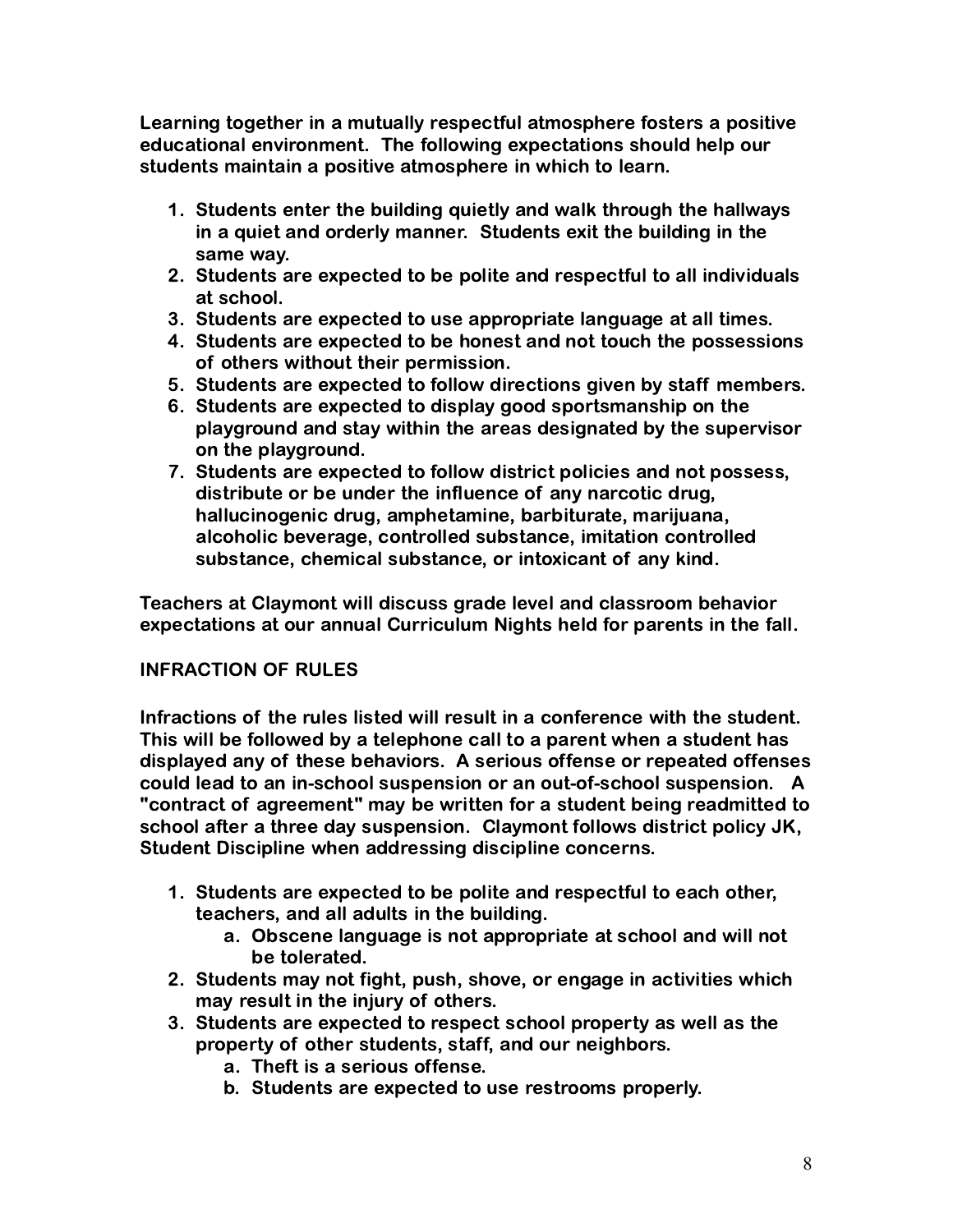- c. Students are expected to use all school facilities properly
- 4. Students may not throw ice, snow, rocks, sticks, or other hazardous objects.
- 5. Students are not permitted to bring knives or any other objects which can be classified or used as weapons.

# Unwelcome Comments or Behavior from Employees or Other Students (Title IX)

The Parkway School District is committed to creating a welcoming school environment for all students. While part of our curriculum focuses on developing our elementary school students' social skills and peer interactions, the District recognizes that there are certain behaviors that cannot be tolerated. For example, students or adults making repeated inappropriate or unwelcome comments about another student's body or private areas, or an adult or student inappropriately touching another student. For more information and examples of unwelcome conduct or behavior, please see District Board Policy Guideline [JICA.G,](https://drive.google.com/file/d/1SBLhSMYRtVOeHp36W8qK50B9IbLcSKdI/view?usp=sharing) Sexual Harassment.

| To report an incident of Sexual Harassment or Discrimination -<br>please contact your counselor, building administrator or the Compliance Coordinator<br>listed below: |                                                                                                                                                                     |  |
|------------------------------------------------------------------------------------------------------------------------------------------------------------------------|---------------------------------------------------------------------------------------------------------------------------------------------------------------------|--|
| <b>Title IX</b><br><b>Student to Student Incident or</b><br><b>Student to Staff Incident</b>                                                                           | Dr. Greg Mathison, Asst. Superintendent of Student<br><b>Services</b><br><b>Title IX Coordinator</b><br>760 Woods Mill Road<br>Manchester, MO 63011<br>314-415-5293 |  |
| <b>Title IX</b><br><b>Staff to Staff Incidentor</b><br><b>Staff to Student Incident</b>                                                                                | Dr. Michael Baugus, Chief Human Resources Officer<br><b>Title IX Coordinator</b><br>455 N. Woods Mill Road<br>Chesterfield, MO 63017<br>314-415-8017                |  |

Sometimes it is hard to recognize whether certain conduct is worth reporting to the counselor, principal, Dr. Baugus, or Dr. Mathison. The District encourages all students and parents to report any comment or behavior they see as a concern, even if it is based on a rumor.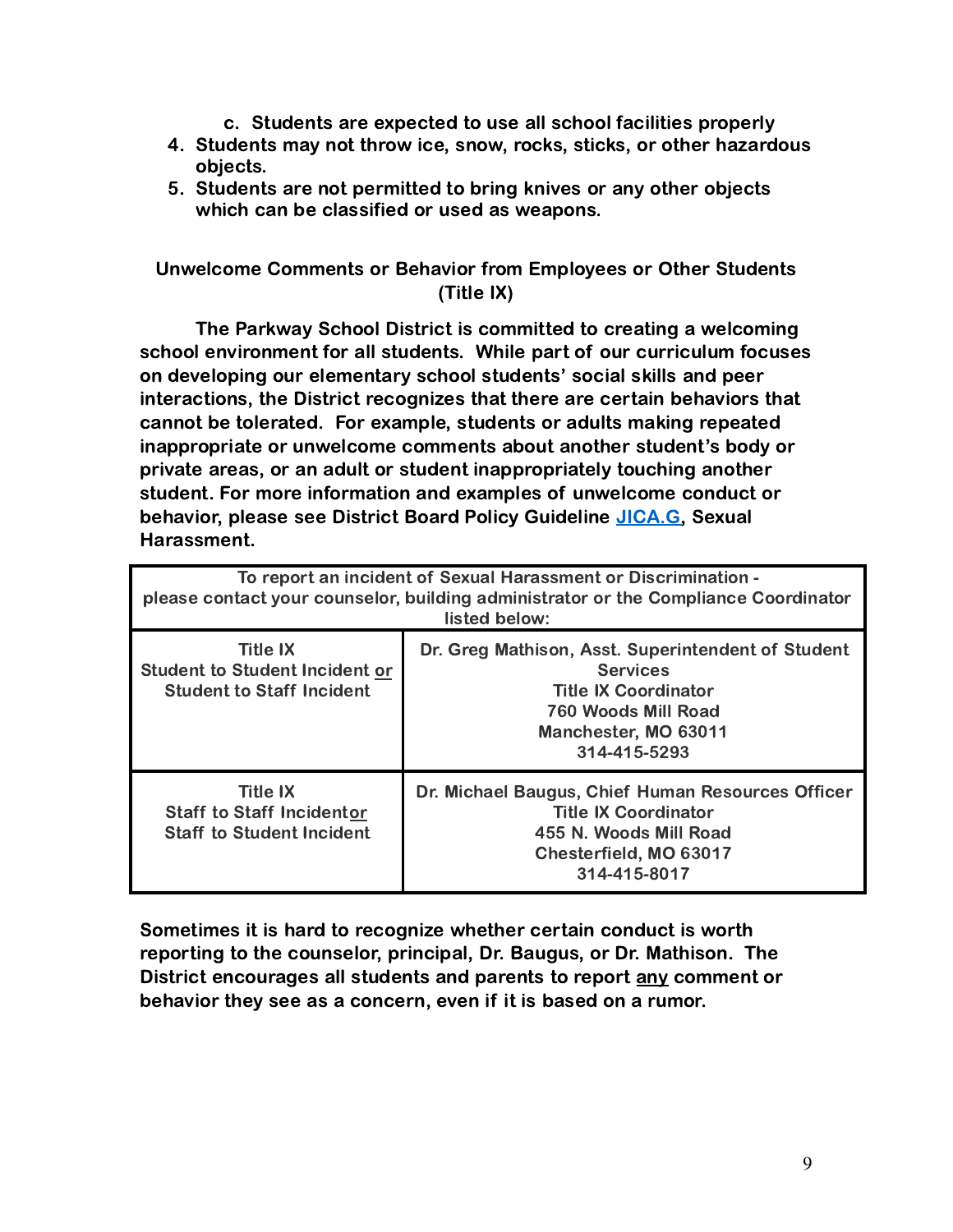# USE OF PHONES BY STUDENTS

With teacher permission, children may use office or classroom phones to call a parent when necessary.

Students who bring their own cell phones from home must keep the phones turned off and put away in backpacks while at school. However, teachers may invite students to use their phones in class for learning purposes when appropriate. The school is not responsible for lost, broken, or stolen phones at school. To be safe, it is best to just leave phones at home. The school will provide student devices for online learning.

# BUILDING - USE OF PREMISES (Per the district website)

Parkway Schools welcome the use of its buildings and grounds by community organizations when it does not conflict with the District's mission of educating students. School-related agendas and Community Education classes are a top priority when scheduling Parkway Facilities. Parkway's goal is to have school schedules set by July 1st of each school year, however, be aware that school events could change for a variety of reasons. The school district is responsive to all patrons and will do it's best to accommodate your needs. Applications will be approved on a first-come, first-served basis and school-sponsored activities will have priority over non-school activities. Usage fees to offset costs may apply, depending upon the type of event and purpose/activities of the organization. Non-district administered groups using the facilities are responsible for the cost of their use - so the expenses are not passed on to the Parkway taxpayers and the community at large. To complete the application process, please visit: <https://www.parkwayschools.net/domain/1391>

#### VISITORS

Badge Pass Visitor Management: Student safety is our top priority at Claymont and the Parkway School District. In the interest of student and staff safety, Parkway uses a visitor check-in system. All visitors will need to show a photo ID each time they enter the building. Visitors will receive a printed visitor badge to wear. Thank you in advance for helping us keep Claymont safe

Children: Former students, friends, and relatives of our students occasionally ask to attend with them during the school day or recess. It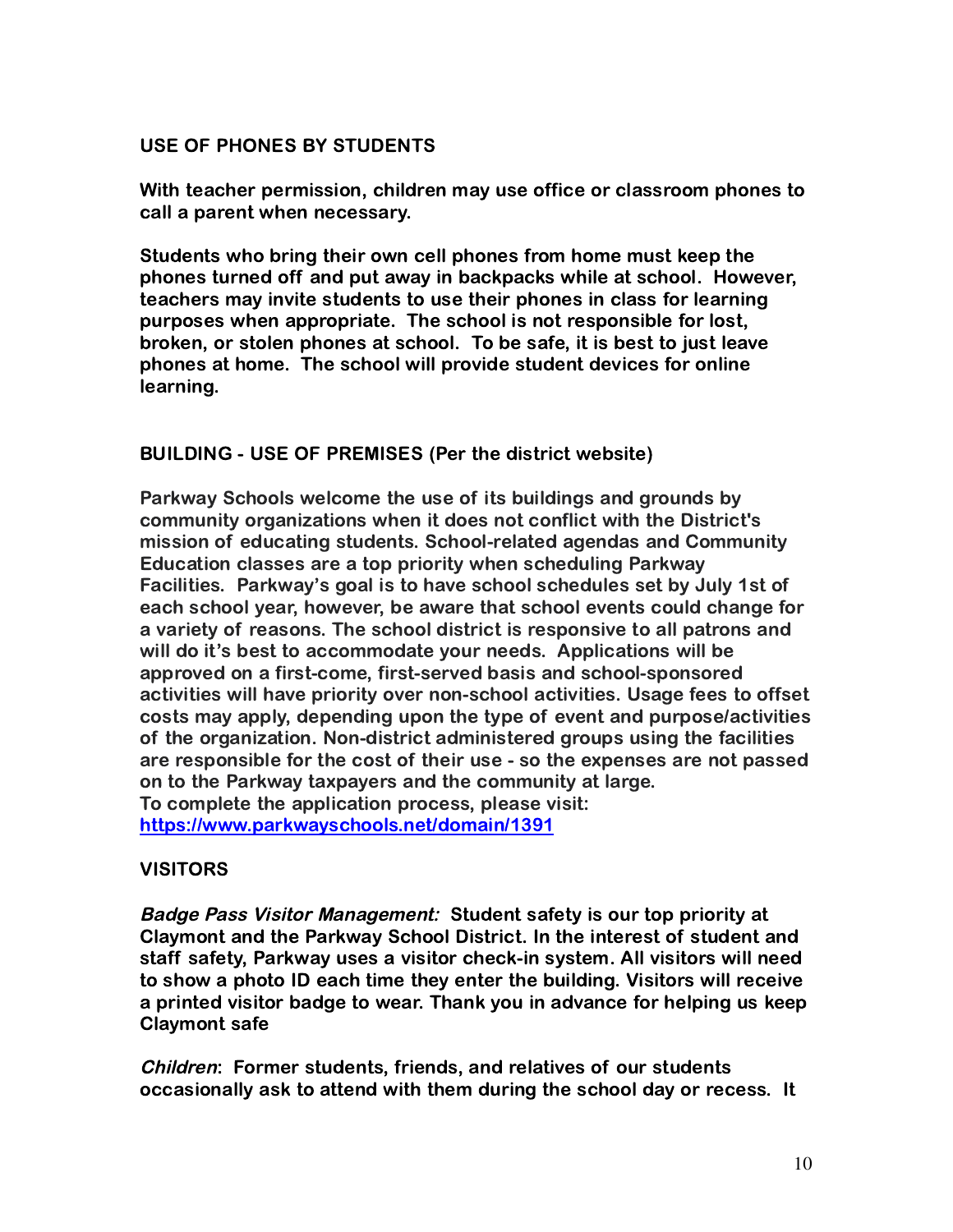is our policy that such individuals may join our school for lunch only and that such visits are approved by the office prior to occurring.

Parents: Parents are welcome to visit our school and classrooms. Parents sometimes visit their children at lunchtime in the cafeteria. Classroom visits may also be scheduled. To assure that such visitations are meaningful, it is required that parents schedule visits in advance with the building principal. Parents will also need to sign a statement outlining the guidelines of confidentiality when observing in a classroom.

# WITHDRAWALS AND TRANSFERS

Parents who plan to move from the community or transfer their children to another Parkway school should notify the office as soon as possible. When children are enrolled in their new school, we will receive a request for records and then send all educational records to the new school for you. Parents should be sure to return all school books and materials to Claymont prior to leaving.

# DRESS CODE

Claymont is an air-conditioned building. Please keep this in mind as you assist your child in the selection of school clothes. We ask that pupils dress appropriately, reflecting a respect for the business of learning. Keeping safety in mind, students should wear tennis shoes on the playground.

Other examples of clothing which are not appropriate are: short shorts, midriff tops (halter tops), clothing or gear which advertises or represents tobacco or alcohol products, and clothing bearing inappropriate language or suggestions.

The district believes dress code guidelines should be determined by each school rather than establishing a district wide dress code policy. The principal, along with others in the school, have an understanding of their individual school cultures and the developmental differences in students from grade level to grade level. Each school will determine common sense guidelines which are in good taste, respectful of the rights of others, and contribute to a healthy learning environment.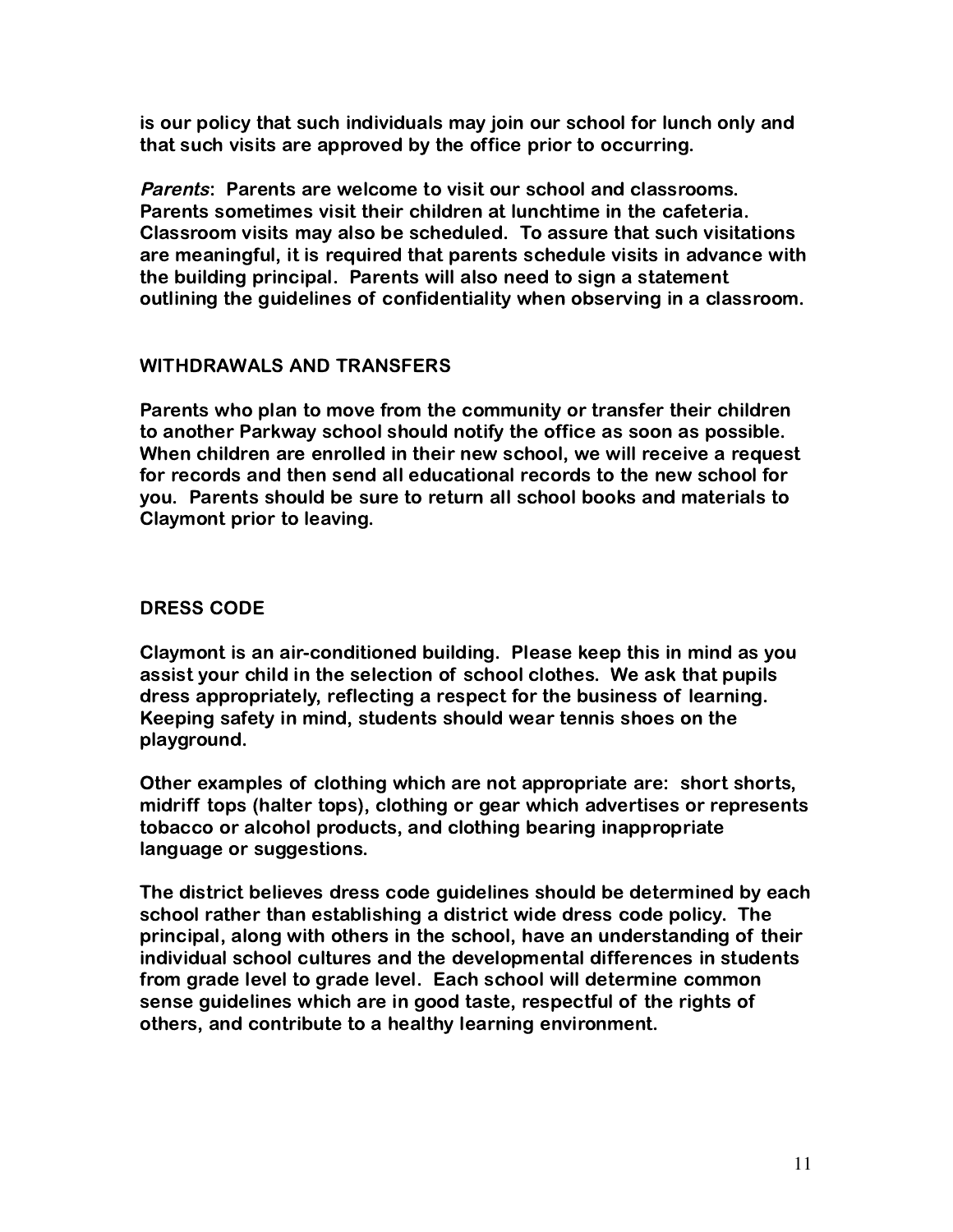#### ARRIVAL AND DISMISSAL

Arrival: Children should arrive at school no more than fifteen minutes before the school day begins. School begins at 9:05 am. The doors open at 8:50 am. If a child arrives late for school, he/she is to report to the office prior to going to his/her classroom. Parents must also come to the office to sign in the child.

Dismissal: The school day ends at 4:00 pm. The school cannot be responsible for children after this time unless they are enrolled in an after-school program. Parents picking up a child during the school day must report to the office. We will call your child from his/her classroom to the office. All children must be signed out by a parent or the parent's designee.

For reasons of safety and security, parents are not allowed to enter the child's classroom to request the dismissal of students. Teachers have been instructed not to release a child to any adult without permission from the office. This policy is in effect during regular school hours.

Please advise the school if a child is to be picked up by someone other than a parent. Children are NOT to meet their parents in the parking lot.

Please send a note to the teacher if you intend to pick up your child at school for a doctor or dentist appointment. Allow yourself enough time to have your child called to the office for dismissal after you arrive.

A note is needed if your child usually rides a bus but occasionally walks home. One note will suffice for the year if your child is to walk home on a regular basis. If your child is to walk home on a specific date, please send a note to school with your child giving permission each time he/she walks.

If students want to ride a different bus or get off at a stop other than the student's assigned stop, they will need a written note from their parents in order to obtain a bus pass from the office.

#### EMERGENCY DISMISSAL – INCLEMENT WEATHER

In the event we must dismiss early or close school due to inclement weather, official announcements of school closing will be made on various TV and radio outlets. Most importantly, we will also use our automated "Parkway Connect" system to call, email, and text parents in the event of a school closing.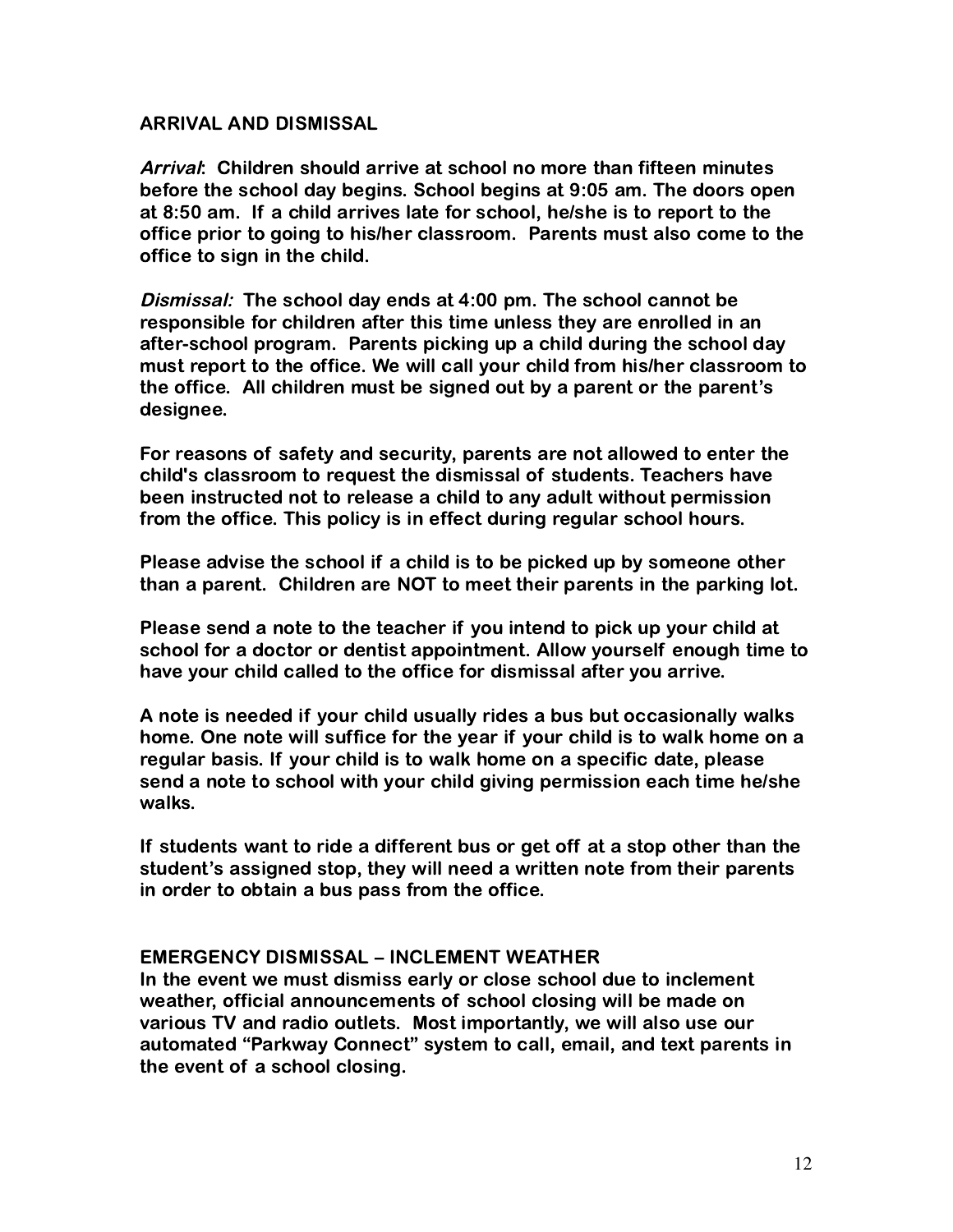If school is dismissed early in the day, these guidelines will be followed:

- If school is dismissed early, Claymont will be dismissed after West Middle and West High School
- Walkers will be dismissed as conditions permit
- Bus riders will wait for their buses unless picked up by parent
- All students will be dismissed from school in their usual manner unless otherwise communicated to the school.

NOTE: Please make sure your list of emergency contact telephone numbers in the Infinite Campus online system is always up-to-date!

If you having difficulty accessing your Infinite Campus account please contact our IT department at ic-parenthelp@parkwayschools.net

# **TECHNOLOGY**

The use of technology has been integrated into many areas of the curriculum for grades K-5. Each child will have their own Chromebook, a smartboard, and a document camera. Claymont also has digital cameras, digital video recorders, and other technological tools to enhance our students' learning experiences.

Each student is also assigned an individual Google login account. Students will use Google Apps for writing, presenting, and other learning exercises. Many teachers will send assignments through the Google Classroom system and Schoology. Students also have Gmail accounts that can be accessed beginning in third grade. Email to students in elementary school may only be sent and received within the Parkway network. Students will not receive email from anyone outside of the Parkway domain. Students may access their Google accounts from home to extend their learning beyond the school hours. All online activity (when students are signed in to their Google accounts) is monitored by network filtering systems. It is always possible that content can slip through the filters so parent observation is always encouraged when children are online.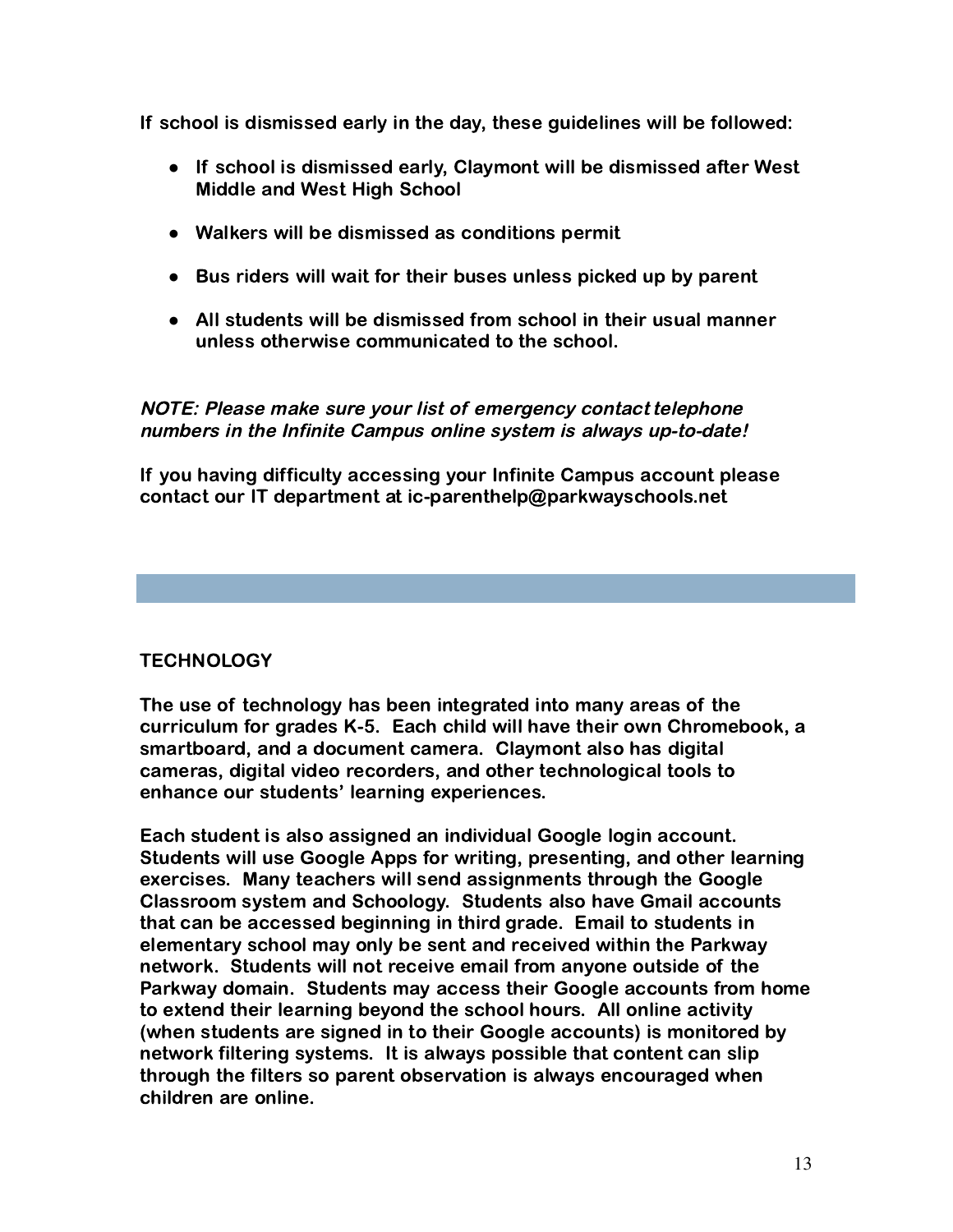# **OASIS**

The Parkway School District is proud to be a part of the OASIS Intergenerational Tutoring Program. This program pairs an older adult volunteer with an elementary student for individual help developing the child's reading and language skills. Besides improving reading skills, the program builds self-esteem and a positive attitude towards learning. Volunteers come for 30 minutes per week throughout the entire school year. Prospective tutors need to complete a 10-hour training class and background check. For more information on becoming a tutor, visit the Parkway website.

# GUIDANCE AND COUNSELING PROGRAM

The guidance and counseling program at Claymont is an integral part of the total educational process. Two full-time counselors function as members of the educational team and are able to follow a child's progress year-to-year throughout the elementary school experience.

In each classroom, the counselors conduct developmental guidance activities designed to help develop personal growth and social/emotional skills. The counselors also organize problem-solving teams to determine the best ways to meet more significant individual student needs. Problem-solving teams consist of staff members who meet regularly to plan interventions and follow up on student progress. The counselors also coordinate the referral and evaluation process with Special School District.

Counselors also meet with groups of children who have similar needs such as coping with the separation and divorce of parents, siblings with disabilities, grief groups, and more. The counselors also have the responsibility of coordinating the standardized testing program approved by the district.

# STRINGS

The Strings Program is open to all students beginning at third grade and for the 2021-2022 school year fourth grade as well. The Suzuki method, a system of rote teaching which allows students to concentrate on playing skills, is used with all students in third grade. Instruments are provided for this program.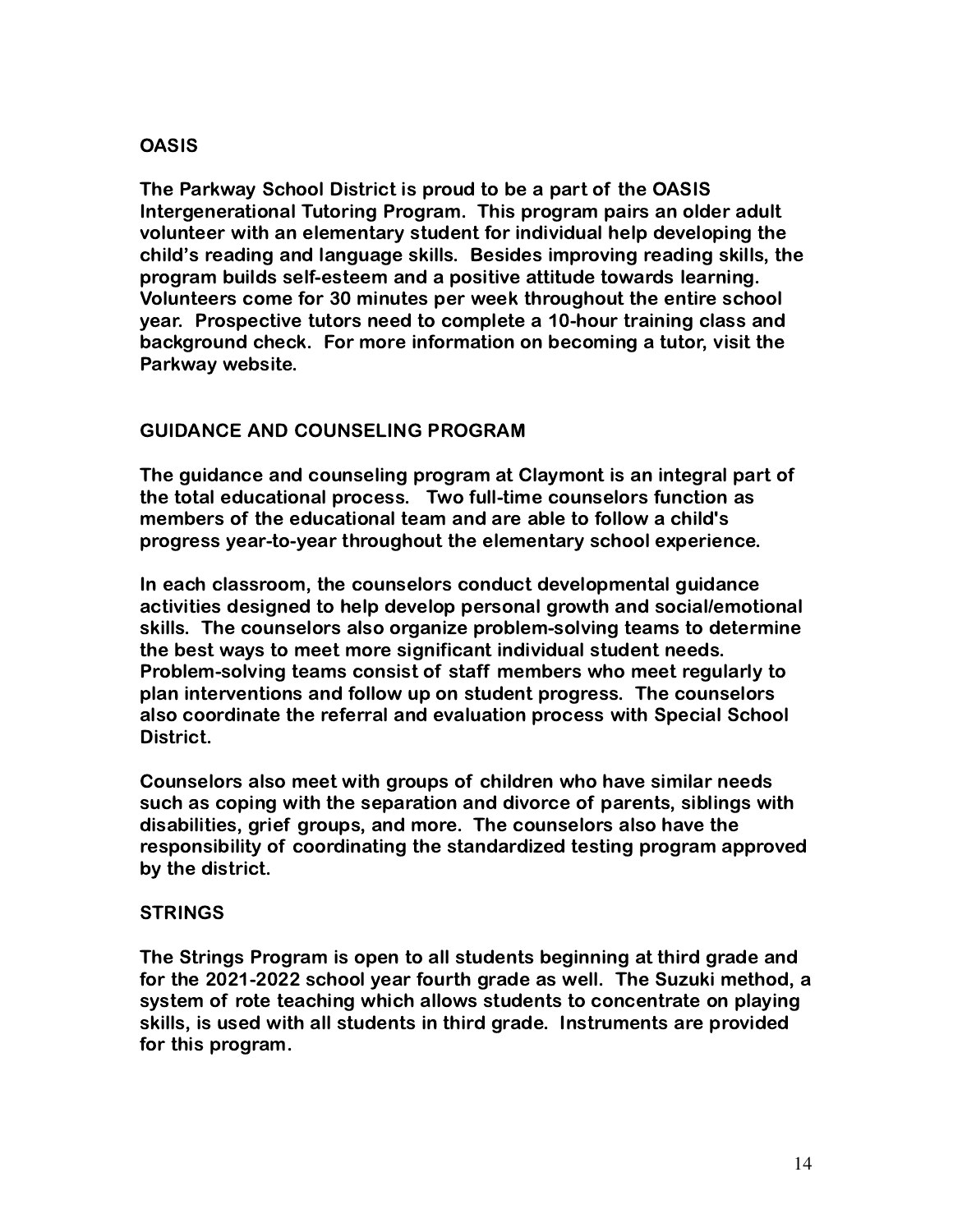Fifth-grade students may continue with the strings program if they choose but must furnish their own instruments. Rental arrangements will be suggested by the strings teacher.

Before your child signs up for instrument lessons, please discuss with him/her the following responsibilities:

- Bringing instrument and attending class twice weekly
- Practicing at home daily
- Checking with classroom teachers about assignments missed and making up those assignments in time for the next day's class

# LIBRARY /MEDIA CENTER

The Claymont School Library offers an extensive collection of materials for recreational and educational use. Although Claymont Library does not charge overdue book fines, students are encouraged to return materials on time. Please help your child in developing these good library habits. A full-time, certified librarian works with students and staff to implement the library program and teach library skills. Parent volunteers work with the librarian to help our students. In addition, the library offers students two Book Fairs, one in the fall and one in the spring. These fairs offer the students an opportunity to purchase good quality books from a wide selection on display. The Claymont library also subscribes to several online databases. Please contact the school librarian if you have questions about how to access all that is offered through the school library.

# SPECIAL READING PROGRAM

The Special Reading Program at Claymont School is designed to offer specific individual programs to students in need of additional reading instruction. Students are eligible for this service based on the results of reading assessments and teacher recommendations. Emphasis is placed on utilizing the student's strengths to build confidence while needed skills are being developed.

The reading specialists also have the responsibility of providing reading diagnostic services within Claymont School and to assist with referrals to the Special School District. The reading specialists serve as consultants to teachers, parents, and the administration to help provide for the special needs of students in the area of reading.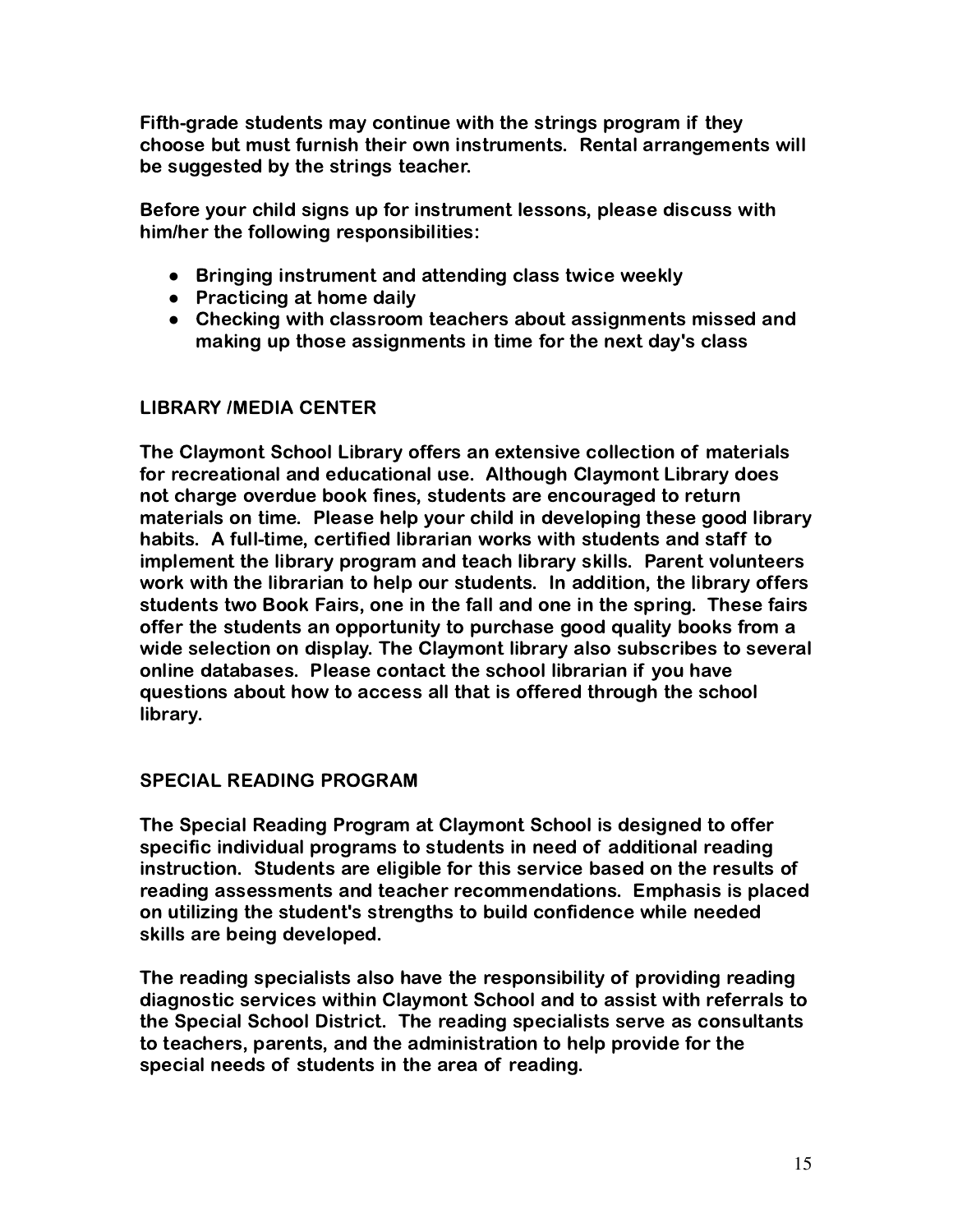# SPECIAL SCHOOL DISTRICT

Special School District provides a variety of services for students with disabilities (under IDEA) who attend the 23 school districts of St. Louis County. Delivery of services is accomplished through the following models: inclusion, itinerant, resource, special class, special school, homebound, and purchase of services.

State and federal guidelines dictate that each student be served in his/her home school unless it can be demonstrated that all alternative programs have been tried, and the student is still unable to function in his/her home school setting. A continuum of services is, therefore, provided by SSD to ensure that as many students as possible will be served in their home school. The amount of service to be provided to each student is determined through the IEP process. Special School District personnel are assigned to Claymont School to deliver services to those children who have gone through the prescribed diagnostic procedures and have been diagnosed as having one or more disabilities. Special School District personnel serving Claymont School include administrators, special education teachers, speech and language pathologists, occupational therapists, physical therapists, and paraprofessionals. The delivery models through which SSD services are provided include inclusion, itinerant, resource, and special class.

#### STUDENTS WITH DISABILITIES/SPECIAL EDUCATION PROGRAMS

Students with disabilities are protected by the Individuals with Disabilities Education Act (IDEA), Section 504 of the Rehabilitation Act of 1973, and/or the Americans with Disabilities Act (AADA). Students with disabilities are entitled to a "free appropriate public education" (FAPE), which is defined by the student's Individualized Education program (IEP) or Individualized Accommodation Plan (IAP). Staff, parents, or anyone else who has significant educational concerns about a student or believes an individual may have a disability can initiate the special education and/or Section 504 "identification" process by requesting that the school's Care Team consider the concerns.

Students from three (3) through twenty (20) years of age residing in St. Louis County, as well as St. Louis City residents attending Parkway Schools, are eligible for special education and related services offered by the Special School District (SSD) of St. Louis County if they are diagnosed with educational disabilities. The SSD also provides audio logical and special education evaluations, hearing and speech/language screening services, Special Non-Public Access Program (SNAP) special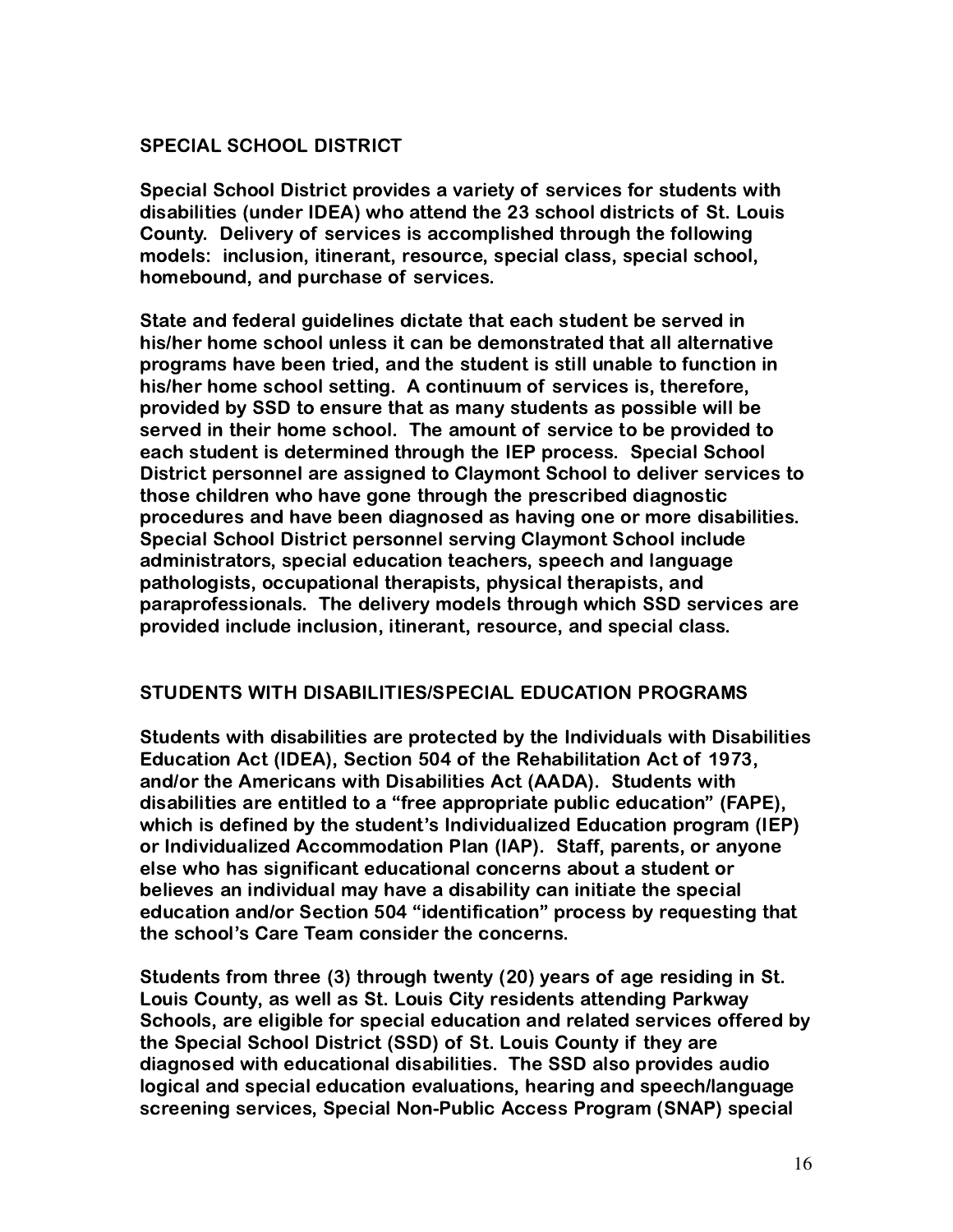education services for students with educational disabilities attending private/parochial schools, and a variety of adult education and "transitional" programs. Homebound instruction for home or hospital-bound students (both with and without disabilities) and applied technology/vocational programming are also available. Parkway provides accommodations for students with Section 504 disabilities and who are not eligible for services from the SSD.

Under the Family Educational Rights and Privacy Act (FERPA), parents have the right to review, request amendment of, and file complaints concerning the content or maintenance of personally identifiable information about their children. The rights of individuals with disabilities are available upon request from school staff or the Parkway Special Services Department. Appeals of disabilities related decisions should be submitted in writing to the Parkway and/or SSD Superintendents of Schools.

#### RECYCLING

Claymont Elementary won the 2019 National Green Ribbon School for the school's work in sustainability and energy conservation.

Claymont participates in a single-stream recycling program. Each classroom has a recycling bin for paper, metal, plastic, and other recyclables. The cafeteria is also equipped with a compost bin for all food waste and compostable lunch trays. At the beginning of the year, a fifth-grade "Green Team" will help younger students learn how to sort their lunch waste into each of the three bins.

#### Adventure Club

Parkway offers a before- and after-school program designed to provide children of working parents a safe, well-supervised program for those hours when an adult cannot be at home. The program meets Monday through Friday, with the exception of school holidays and snow days. The morning program begins at 6:00 a.m. and runs until the start of the school day. The afternoon program begins at dismissal and runs until 6:00 p.m.

For additional information, please visit the website: <http://www.prcommunityed.org>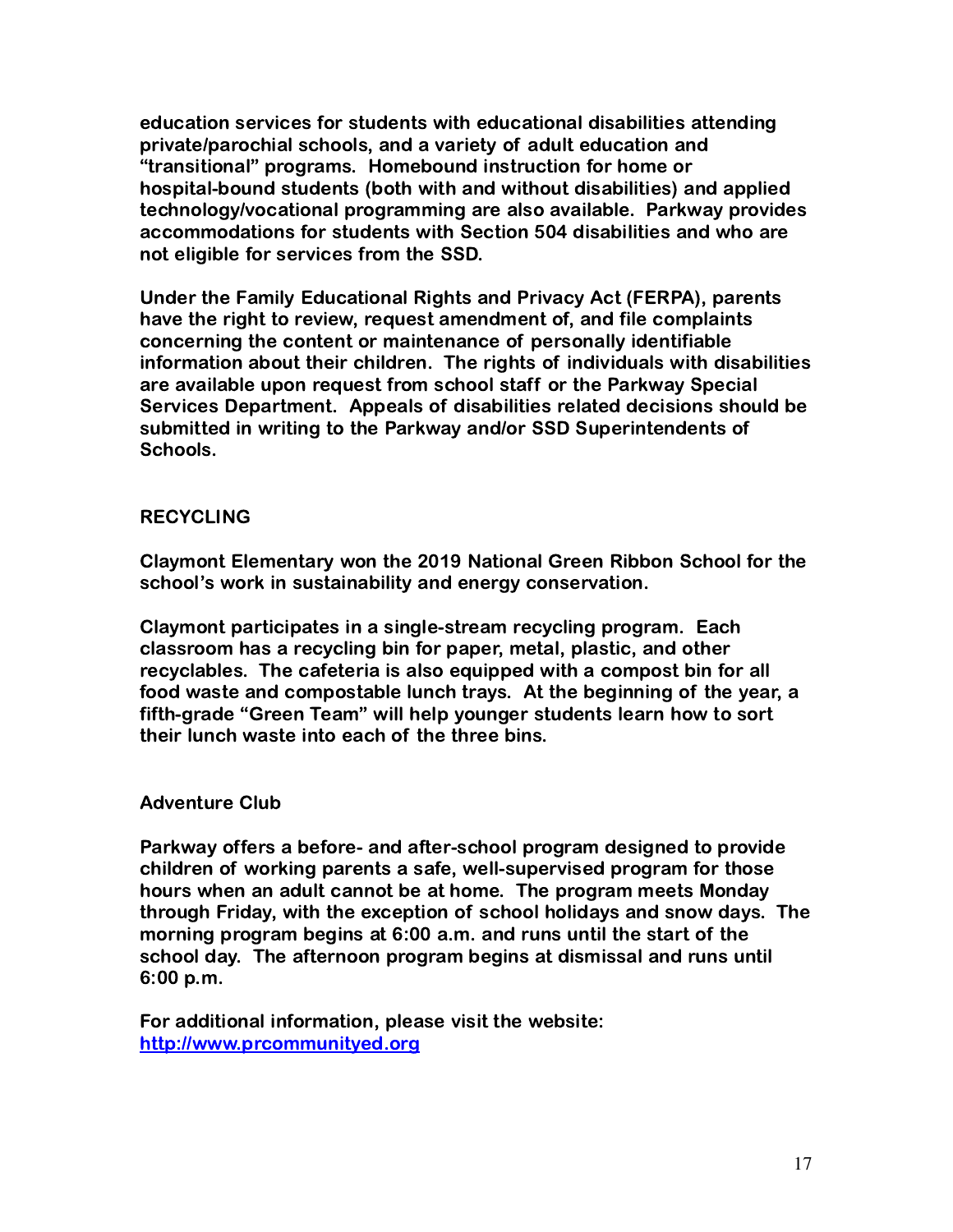# PTO (PARENT-TEACHER ORGANIZATION)

Claymont School is fortunate to have an extremely active PTO It serves as a service arm to our school. The purpose of the PTO is to promote child welfare in the home, school, and community to bring into closer relation the home and school in order that parents and teachers may cooperate in the education of the child. All parents are invited to join this group and lend their support in making our school a pleasant and productive place.

The Claymont PTO consists of all parents whose children attend Claymont School. Regular meetings are held several times from September through May. Notification of these meetings will be sent home with the student, usually in the Principal's Newsletter and/or PTO Newsletter.

The Claymont PTO Board consists of volunteer parents willing to organize and take responsibility for the various PTO Committees. These committees are designed to promote and assist the school in its purpose of education. A few of these committees are: Art Appreciation, Generation to Generation, Health, Welfare and Safety, Library Aides, Programs, Room Parents, School Enrichment, Yearbook, Staff Appreciation, Hospitality, and the Membership Toolkit.

If you are interested at any time in further information about becoming a Claymont volunteer, please contact the school office or the respective PTO person.

#### BOARD OF EDUCATION MEETINGS

The Parkway Board of Education conducts scheduled meetings during the months of August through June. The public is welcome to attend. A schedule of meeting times and locations can be found on the district website.

#### VOLUNTEERS

A volunteer guide is made available at the beginning of each new school year for parents to volunteer in an area of their interest. If you are interested at any time in further information about becoming a Claymont volunteer, please contact the respective PTO representative or the school office.